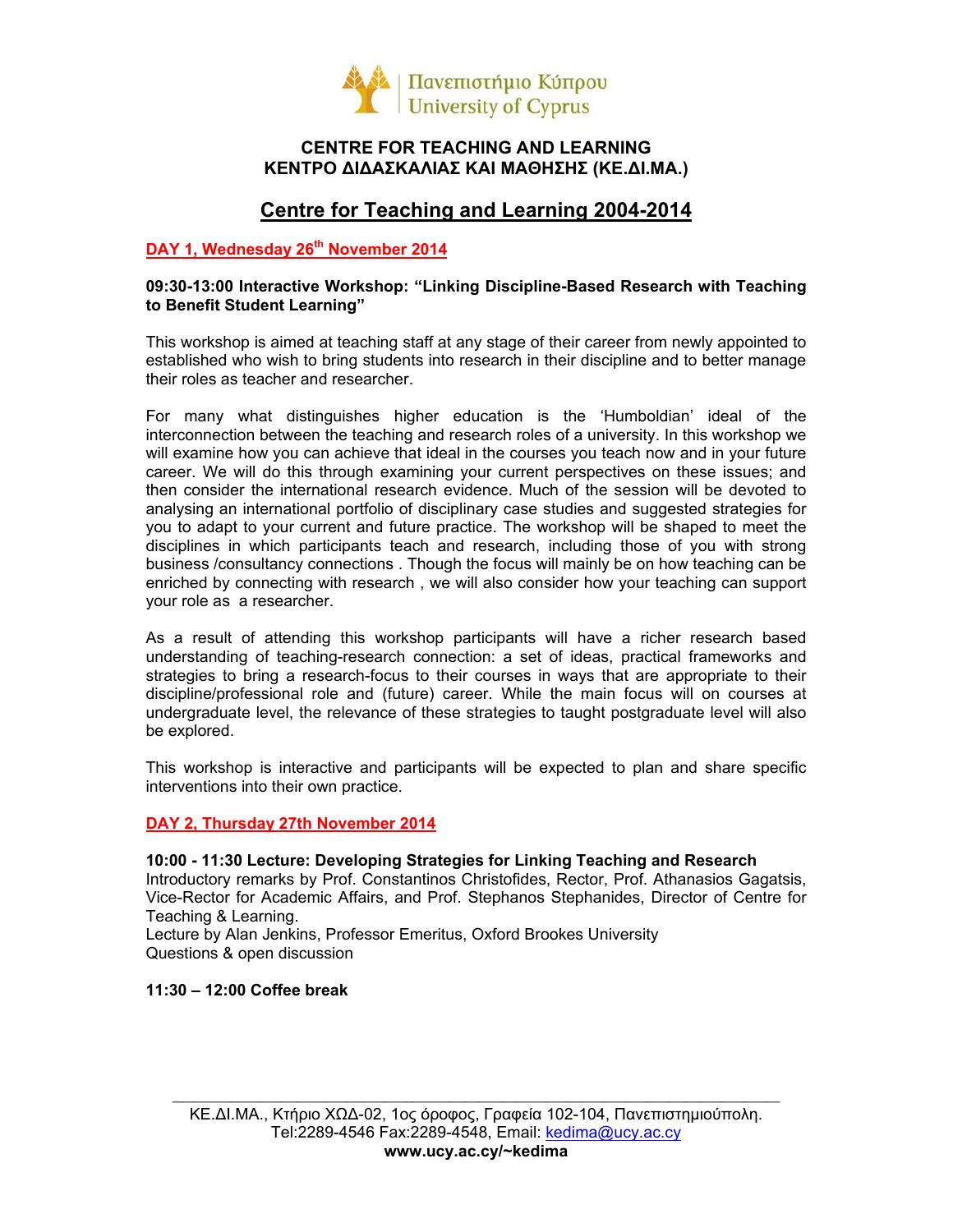

#### **CENTRE FOR TEACHING AND LEARNING ΚΕΝΤΡΟ ∆Ι∆ΑΣΚΑΛΙΑΣ ΚΑΙ ΜΑΘΗΣΗΣ (ΚΕ.∆Ι.ΜΑ.)**

**Short CV:** Alan Jenkins, Professor Emeritus, Oxford Brookes University, http://www.alanjenkins.info

Alan long taught and researched geography and contemporary China studies, in higher education in the UK. He was a founding editor of the international *Journal of Geography in Higher Education*. He is now an educational developer and researcher on higher education and Emeritus Professor at Oxford Brookes University, UK.

He has recently been: consultant on teaching and research relations for the Higher Education Academy; Consultant for QAA Scotland on the Research-Teaching Linkages theme; and a Reinvention Fellow for the Reinvention Centre for Undergraduate Research at Oxford Brookes and Warwick Universities. With Mick Healey he is the editor for the International Section for the (US) *Council on Undergraduate Research Quarterly*. http://www.cur.org/resources/institutions/international\_perspectives/

His current main area of expertise is on the relations between teaching and discipline-based research and relatedly on adapting and mainstreaming US style undergraduate research programmes to other national systems. He has given workshops and done consultancies on these issues to institutions in the UK, Australasia, Canada, United States, Belgium, the Netherlands, Germany, Portugal, Spain ,Scandinavia, Saudi Arabia, China and Vietnam. He has researched undergraduate and postgraduate views of academic staffs' research and the academic staffs' experience of teaching and research relations. He is lead author of (2003*) Re-shaping Higher Education: Linking Teaching and Research* (Routledge Falmer/SEDA). http://www.routledge.com/books/details/9780749439033/

#### **Recent references on linking teaching and research**

For extensive references /materials on linking teaching and research see these websites: www.mickhealey.co.uk; http://www.alanjenkins.info

Key ones include:

2004 *A Guide to the Research Evidence on Teaching Research Relations.* York: HE Academy (Jenkins A)

http://www.heacademy.ac.uk/assets/York/documents/ourwork/research/id383\_quide\_to research\_evidence\_on\_teaching\_research\_relations.pdf

- 2005 Linking research and teaching exploring disciplinary spaces and the role of inquirybased learning, in Barnett, R (ed) *Reshaping the university: new relationships between research, scholarship and teaching* McGraw-Hill/Open University Press, 67-78 (Healey M)
- 2007 *Linking teaching and research in departments and disciplines* York: The Higher Education Academy (Jenkins A, Healey M and Zetter R) 96pp http://www.heacademy.ac.uk/ourwork/research/teaching
- 2009 *Developing undergraduate research and inquiry*. York: HE Academy (Healey M and Jenkins A) 152pp

http://www.heacademy.ac.uk/assets/York/documents/resources/publications/Developing Undergraduate\_Final.pdf

2010 Undergraduate research and international initiatives to link teaching and research, *CUR Quarterly* 30(3), 36-42 (Jenkins A and Healey M) http://www.cur.org/quarterly/mar10/spring10jenkins.pdf

\_\_\_\_\_\_\_\_\_\_\_\_\_\_\_\_\_\_\_\_\_\_\_\_\_\_\_\_\_\_\_\_\_\_\_\_\_\_\_\_\_\_\_\_\_\_\_\_\_\_\_\_\_\_\_\_\_\_\_\_\_\_\_\_\_\_\_\_\_\_\_\_\_\_\_\_\_\_\_\_\_\_\_ ΚΕ.∆Ι.ΜΑ., Κτήριο ΧΩ∆-02, 1ος όροφος, Γραφεία 102-104, Πανεπιστημιούπολη. Τel:2289-4546 Fax:2289-4548, Email: kedima@ucy.ac.cy

**www.ucy.ac.cy/~kedima**